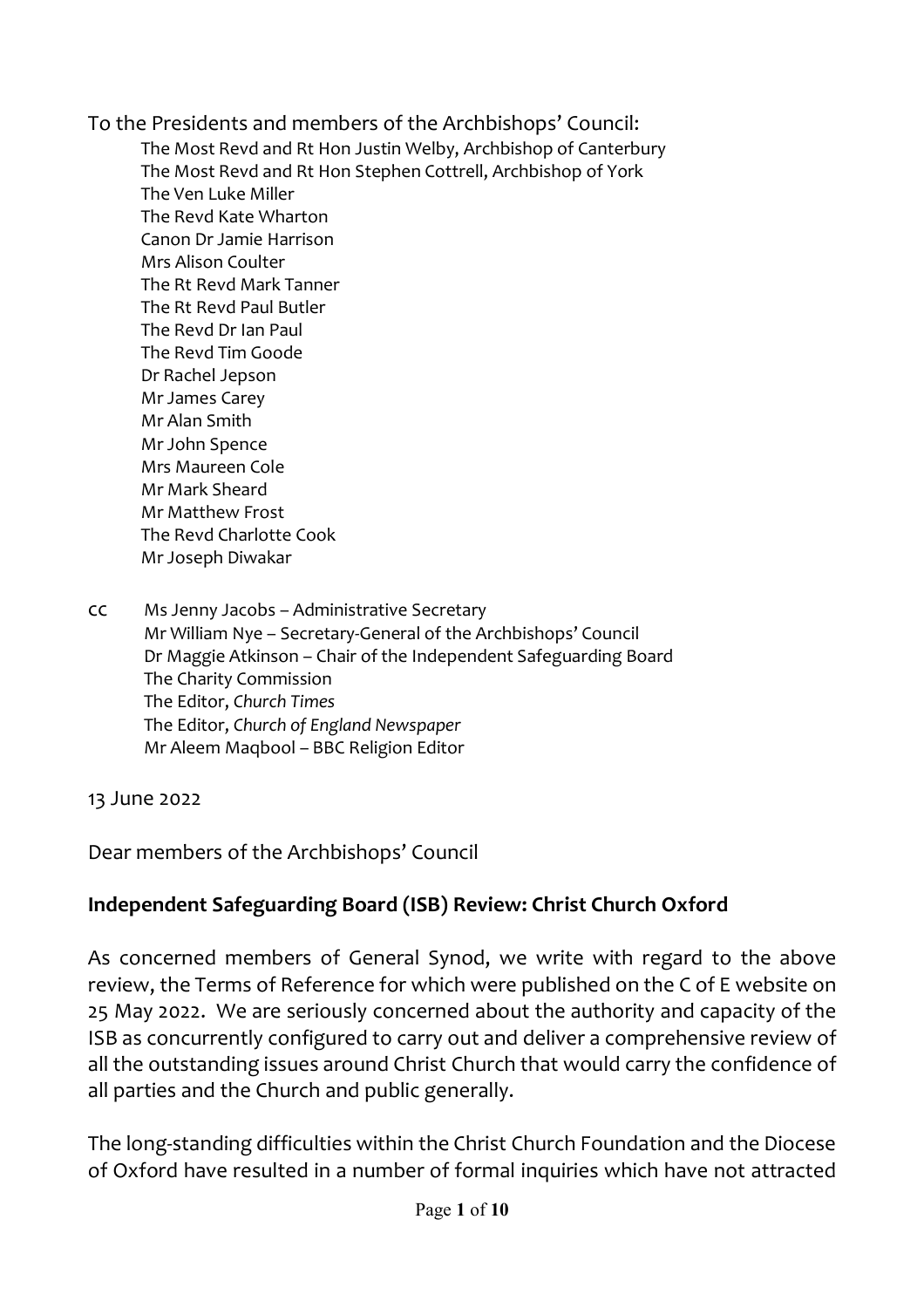controversy relating to their independent character composition and ambit. They carry public confidence.

The College has appointed the Ineqe organisation to review its safeguarding and complaint handling regime; the Charity Commission is currently undertaking its own investigation into the conduct of the College dons, using its longstanding experience, protocols and competent staff ; and the Solicitors Regulation Authority has received complaints about the professional conduct of the advising lawyers, including issues of conflict of interest management, and the provision of the required costs information to their respective clients. Breaches of its professional code of conduct by one of the members of the Christ Church Governing Body has not only been considered by the Royal College of Physicians: the complaint has already been investigated and upheld.

The single exception arising out of the response to the Christ Church complexities lies with the Church of England, which has been no stranger historically to poor practice within its reviews, engendering a widespread cynicism, lack of trust and confidence, and doubts as to the very integrity of its structures of Governance.

Dr Martyn Percy has been the subject of multiple complaints within the context of the determination of some of the dons to oust him from office as the Dean of Christ Church. Due process has been accorded to each and every complainant and the respondent himself, by the Smith Tribunal in August 2019, the NST in September 2020, the police in response to the 'hairgate' allegation, the Clergy Discipline Measure process in May 2021 in respect of the same allegation, and the Employment Tribunal. No determination of fault or misconduct has ever resulted, and the College has reached a settlement of Dr Percy's claims against it.

Dr Percy has throughout asserted that he has been the subject of bullying and "mobbing," resulting in his suffering persistent stress and serious health consequences, not least a nervous breakdown after four years of litigation harassment. A significant number of those against whom those allegations of bullying and harassment are made are members of clergy, not one of whom has yet been held to account: indeed, there is compelling evidence that the Church of England never seeks to hold senior clergy to account. That is certainly the pattern to date, in the cases of Trevor Devamanikkam, John Smyth, Jonathan Fletcher and suicide victim Fr Alan Griffin.

Dr Percy was not only the premier priest in the Oxford Diocese, but he is a theologian of world renown. His identification of a serious problem of bullying within our Church is by no means unique: in July 2021 the senior Coroner of London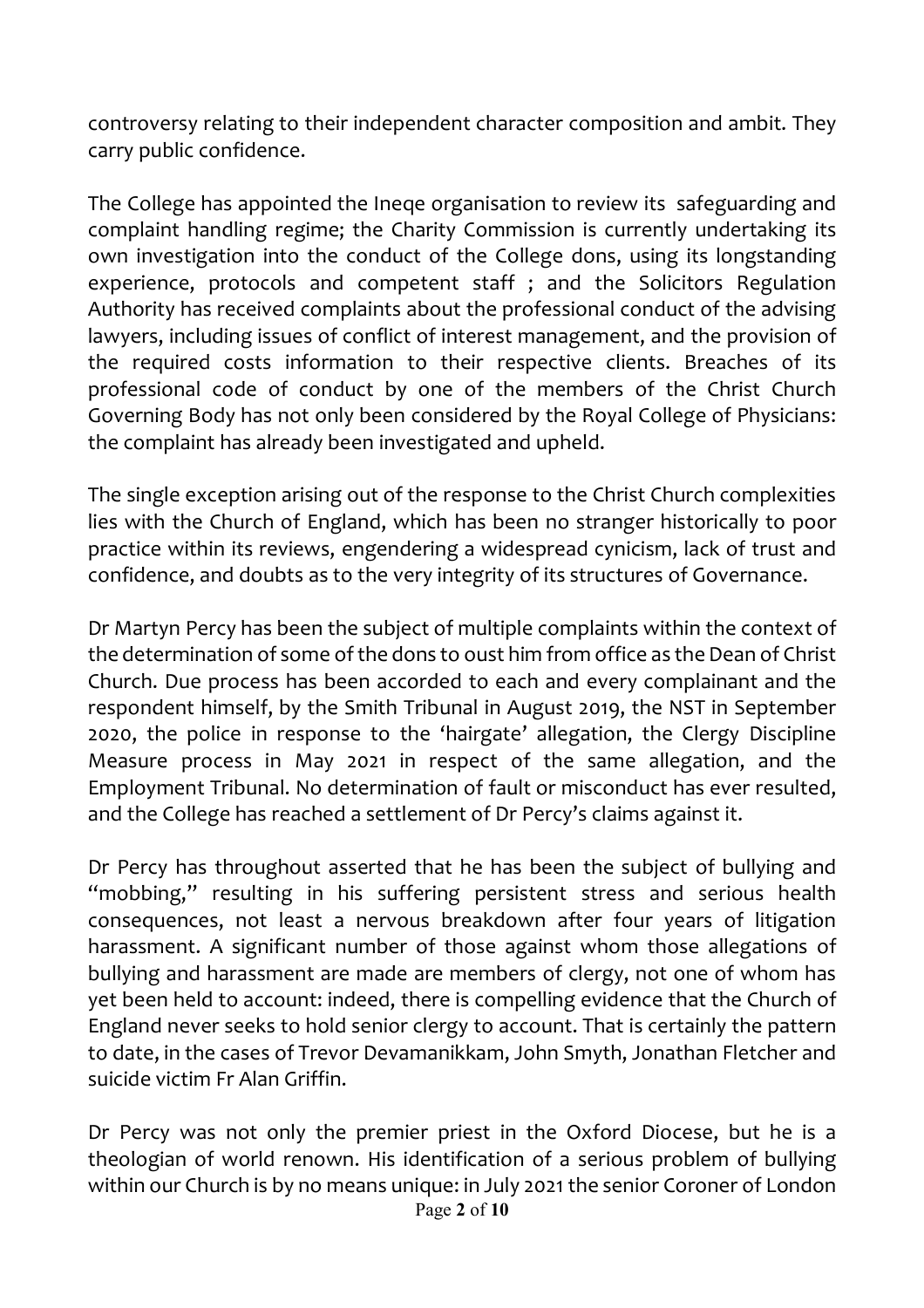issued a "Prevention of Future Deaths report" under the Coroners (Investigations) Regulations 2013 following the tragedy of death by suicide of Fr Alan Griffin after he had suffered institutional bullying. There are many, many anonymous victims, some whose grievances have been characterised as "resolved" by bishops who have simply silenced further debate through the imposition of Non-Disclosure Agreements (NDAs) as part of their exit settlements.

Bullying is defined by ACAS as behaviour which is

- offensive, intimidating, malicious or insulting
- an abuse or misuse of power that undermines, humiliates, or causes physical or emotional harm to someone.

Few accusations are more offensive, intimidating, humiliating or calculated to cause emotional harm than a persistent characterisation of alleged behaviour as presenting a serious sexual risk, which allegation was continued by College and Church alike well after the President of Tribunals, Dame Sarah Asplin, determined in her written Decision of 28 May 2021 and after a full investigation, that the single act complained of (and consistently denied) was not capable in law of constituting "serious misconduct". The "proportionality principle" was also invoked by the President.

The 4th October 2020 incident was but one of a long line of accusations, all investigated and dismissed, some of which also alleged bad practice relating to safeguarding disclosures, and those false allegations were also made by senior clergy in Oxford diocese. Some of the same clergy were implicated in the escalation of the 4th October allegation, together with multiple separate, vexatious unsuccessful complaints, against other clergy known to be supportive to the Dean.

Members of the Cathedral staff sympathetic to the Dean found their jobs disappeared in Cathedral "re-organisations" and were silenced by NDAs. The Oxford clergy responsible for these actions are accused of "mobbing," which has been defined as "conduct by which a group of people target a co-worker to harass, humiliate, or isolate them." Dr Percy was undoubtedly isolated under the terms of the 2020 risk assessments of disputed competence and provenance.

Dr Percy has summarised his complaints as:

*"corruption, partiality, incompetence, conflicts of interest, cover-ups, misconduct and malfeasance riddling the oversight and practice ofsafeguarding in the Diocese of Oxford and NST."* In particular, the Dean cited the deliberate and clearly evidenced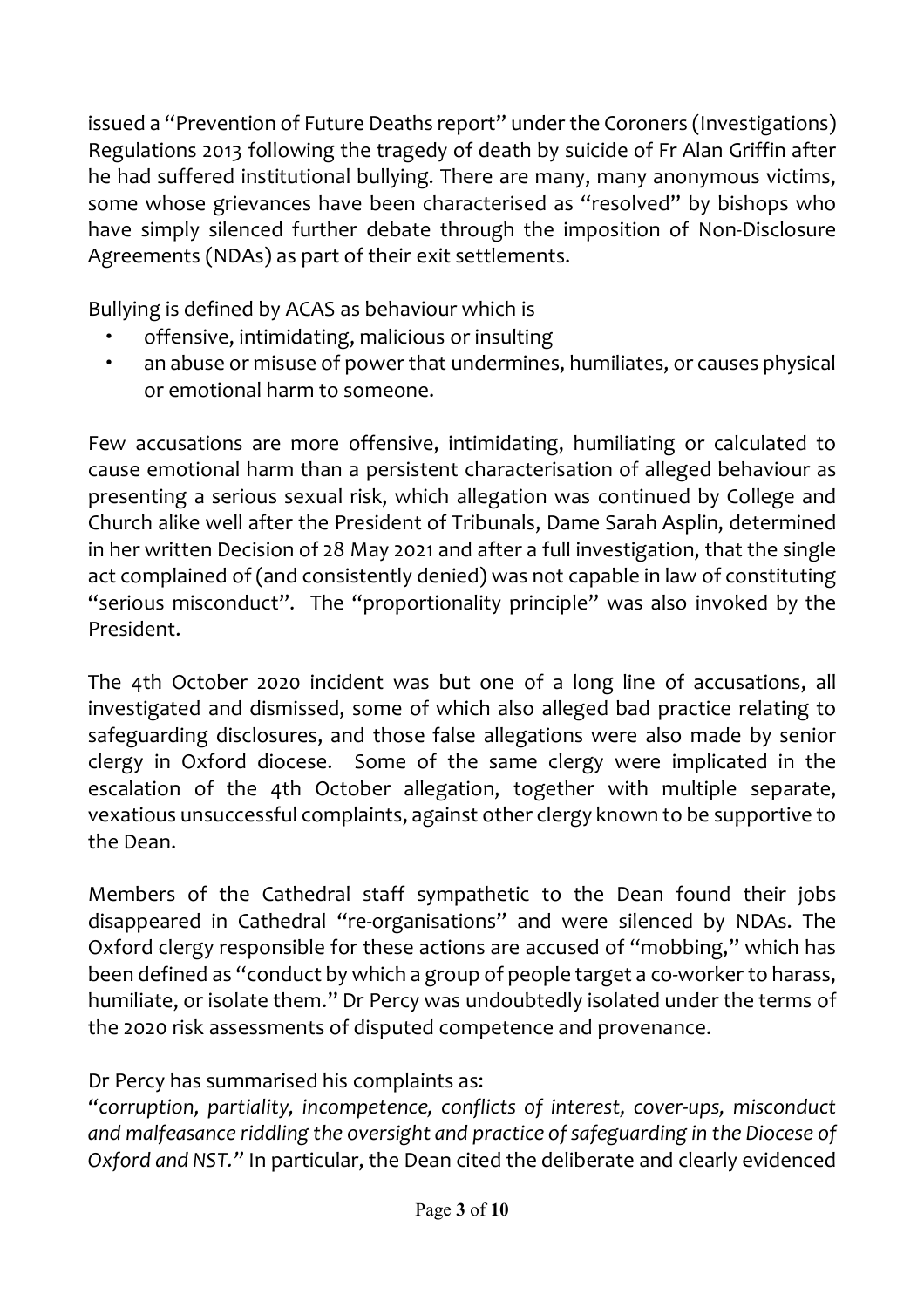*'weaponization of safeguarding*'. Such a complaint is of the highest order of magnitude.

Those of whom he complains include the Bishop of Oxford, members of Oxford Cathedral staff and Chapter, Oxford Diocesan staff and office holders, including their legal and PR advisors, together with advisors of the national Church and specifically the NST.

There is currently no single authority within the Church with remit and authority to encompass that degree of breadth of grievance across so many parts of the Church and its associated advisors. To understand the dynamics of such a complaint within one of the Church of England's anomalous "Peculiars" is not straightforward and may require advice and explanation in relation College and Cathedral Governance, issues of safeguarding law and of CofE safeguarding practice and procedure, the CDM process, and potentially complicating aspects of issues relating to visa conditions, DBS assessment, and University harassment and employment protocols.

The case context is lengthy, requiring a careful assessment; it cannot be glibly glossed over in pursuit of a swift, superficial, and early overview and assessment. It requires skilled meticulous expert legal analysis.

At the February 2020 General Synod, the current role of the Independent Safeguarding Board was explained by the ISB Chair, Maggie Atkinson, speaking to Synod members for the first time. Her report had raised questions from members who highlighted that the original concept of the ISB had been presented and approved by the preceding Synod in terms of a body constituted to have a role in addressing perceived injustices or irregularities with executive powers to enable it to act with an outside regulatory capacity.

Between Synods that regulatory role had been neutered, and although a 'following motion' sought to express the Synod's disapproval of the truncated powers of the ISB, that motion was opposed. In her presentation that preceded the motion, the ISB Chair was plainly keen to lower expectations and emphasise that the new body was only a part-time body, ill-equipped to carry out the kind of investigation with which it has now been charged. Dr Atkinson sought patience and clemency "Please forgive us if you feel that we are not going as quickly as you would have liked us to, at this point."

Page **4** of **10** Dr Atkinson emphasised that the ISB was in what she described as "Phase One" a listening and learning period—and she plainly set out that if the ISB saw the need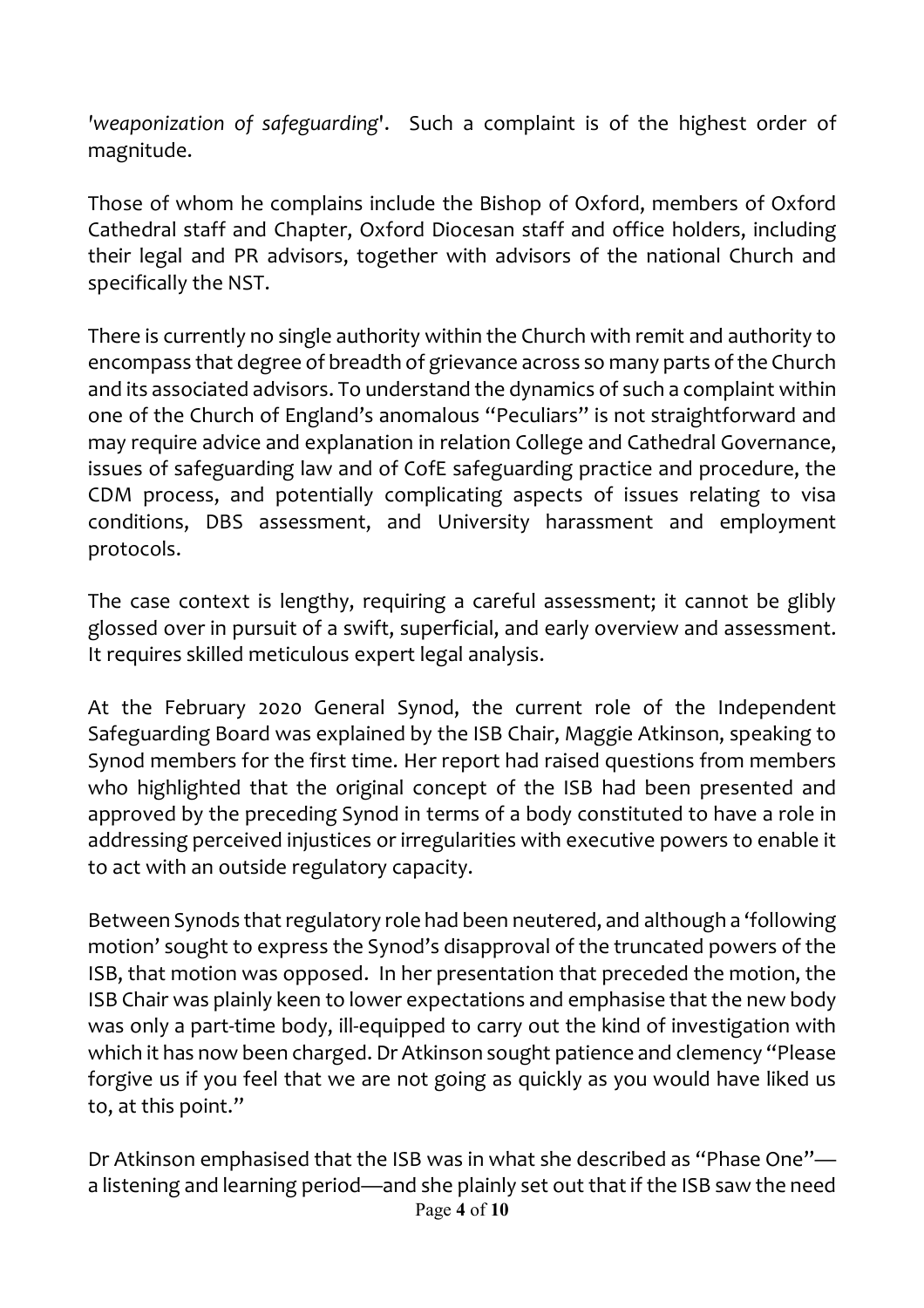to acquire further powers, the Board members would ask for them. All doubt about the Board's current constitutional limitations were dispelled by Dr Atkinson: "You will know, from paragraph 6 of our report [Annex one to GS 2244], that we do not have a re-investigative, reviewing, instigating, insisting, sanctioning or directing role."

What was described there is more akin to a consultancy for the preparation of an Independent Safeguarding Board, rather than the presence now of such a fully formed ISB. The members were recruited in good faith for one task, resisted having a different one imposed upon them, but now appear to be asked to conduct an investigative role for the purposes of crisis management for Archbishops' Council. This is not fair on them, but their acceptance of that unwanted role must now be forensically scrutinised.

Not only was the attempt to endow the ISB with greater power declined by the newly-elected Synod, but via a procedural "wrecking" motion, the opportunity for General Synod subsequently to endow the ISB with such powers was made more difficult within the remaining four years' lifetime of this quinquennium. Synod has not met since. There has been no legislative change to the status or powers of the ISB through General Synod.

Given the clarity of Dr Atkinson's understanding of what she was and was not authorised and competent to do, as expressed in her address, and given the deliberate intent to constrain a future extension of that role as approved by a counted vote of Synod, the current purported willingness and accepted authority to undertake an extended role in the complex Percy case is extraordinary. (Though it is to be noted that both Archbishops voted against the procedural 'next business' motion.)

The ISB declared itself not suited to do such work and General Synod accepted that advice just three short months ago. The *volte face* raises a number of clear governance questions that ought to be answered by Archbishops' Council without delay. These are as follows.

a) Has the ISB been constituted as a separate legal body from Archbishops' Council with independence of action, self-determination, insurance, legal liability, working capacity to alter its own constitution, working methods, and finance, without reference back to its originating parent body?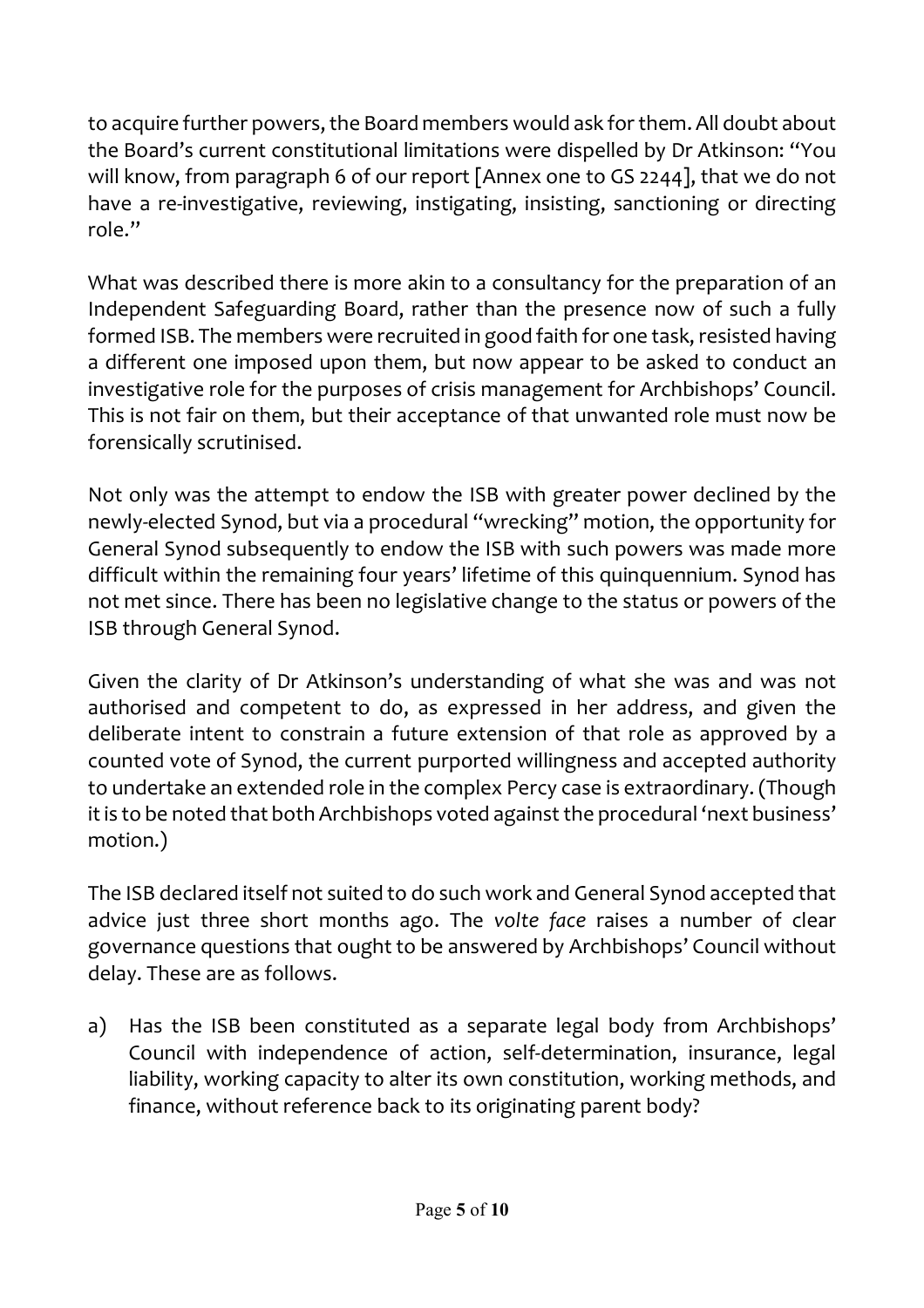- b) If so, where can the terms of the vesting of authority and that independent constitution be found, and what evidence is there of complete severance of chain of command and direction?
- c) If not, does the ISB remain a creature of the Archbishops' Council under its direction, and subject to its wishes and authority, including reconstitution, dependent finance, re-definition of role, and abolition?
- d) Does General Synod have any direct constitutional role in shaping the future character of the ISB? If so, please describe the extent and limitations thereof.
- e) If General Synod has a role in shaping or directing the ISB, did it not endorse the limited ambit described in the report to General Synod in February 2022 and, if so, on what authority has that definition and limitation of role been subsequently changed and by whom? Please set out plainly the constitutional processes thereof.
- f) Did the Archbishops' Council know of and approve the ISB Chair's description of its role and limitations in advance ofthe February Synod? Did any part of her description of her understanding of the ISB role require correction or comment by Church House lawyers?
- g) Under what circumstances did the Archbishops' Council determine that the role described at Synod needed to be revisited and revised? Please disclose the terms of the resolution presented to Archbishops' Council to alter those terms, together with the briefing paper and the minutes of discussion before the decision was taken. How long did that item on the agenda take to be discussed and passed? Was it advanced by way of a 'take note' paper or was full discussion of a resolution undertaken, with the pros and cons of an alternative judge or QC led inquiry offered to Archbishops' Council members? We contend that such an inquiry is required in this complex case, and we note that paragraph 2.1 of the Terms of Reference record that "The ISB is not a judicial or quasi-judicial body"
- h) Is the Percy case the only case to be referred for special treatment? If not, where are the Terms of Reference for any additional inquiry/s? What are the criteria for such additional case/s to be loaded onto this part-time body, and can any Diocese or aggrieved party seek such 'special treatment' for their case to be so reviewed? If not, why not? What is the channel for such work to be delivered? Can the ISB refuse? Pastorally how are members to be supported to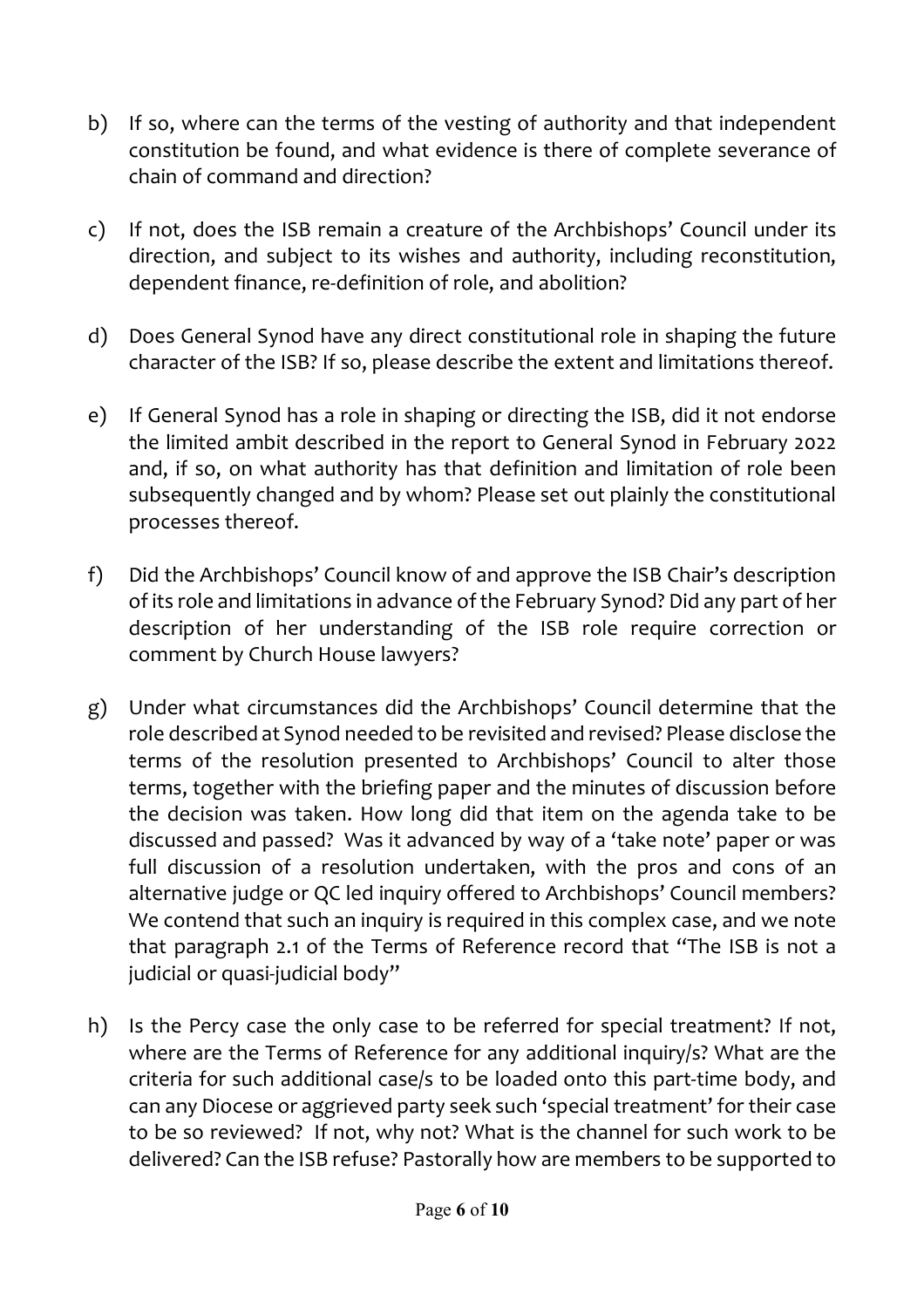avoid them being bullied or cajoled into undertaking work beyond their capacity and competence?

- i) Was there any budgetary discussion by the Archbishops' Council in terms of either additionally resourcing the ISB, or contrasting and/or considering the comparative costs of a fully independent lawyer-led review before asking the ISB to undertake the Percy casework? Is there a financial limit imposed by Archbishops' Council on what can be spent by the ISB upon this review and if so, what is it?
- j) Why is it necessary to have the ISB, which evidently 'reports to the NST,' report on why a single brief incident, characterised initially by the Oxford DSA as possibly a matter contrary to harassment policy, was treated as a safeguarding matter at all? Both Miss Jeune and Dr Percy are in full agreement that she is a highly-educated, competent adult without vulnerability, who has given an interview to the *Daily Telegraph* (on 14 May 2022) in which she expresses resentment: she declares that she was insulted at being considered incapable of making such an allegation herself. Given the above, is it not self-evident that safeguarding was indeed 'weaponised' by third parties for ulterior motive? Is it not incumbent upon the NST to 'cut out the middleman' and explain to Archbishops' Council and all parties publicly how Church procedure came to be manipulated? Only the NST and the manipulators know the facts. Does the NST not owe a duty of transparency and accountability to all members of Archbishops' Council direct?
- k) Given that virtually all these matters have been foreseeable agenda items for many months, why were the terms of reference necessary for a 'Phase Two' presumably including that of greater engagement with case engagement for the ISB—not prepared well in advance and presented for approval by General Synod in February? On what basis does Archbishops' Council believe that the part-time ISB has developed the necessary skills and experience in the short period since Dr Percy delivered his critique of the Church's shortcomings after leaving Christ Church at the end of April? (It is to be noted that the statement on the CofE website on 24 January 2022, announcing the appointment of the third member of the ISB, Steve Reeves, said: "Members work two to three days a week for the ISB. All three have other commitments in the safeguarding world.")
- Page **7** of **10** l) The Church has habitually resorted to 'Learned Lessons Reviews' and the current ISB inquiry appears to be little different in character: was the attention of Archbishops' Council specifically drawn to the critique of the defects within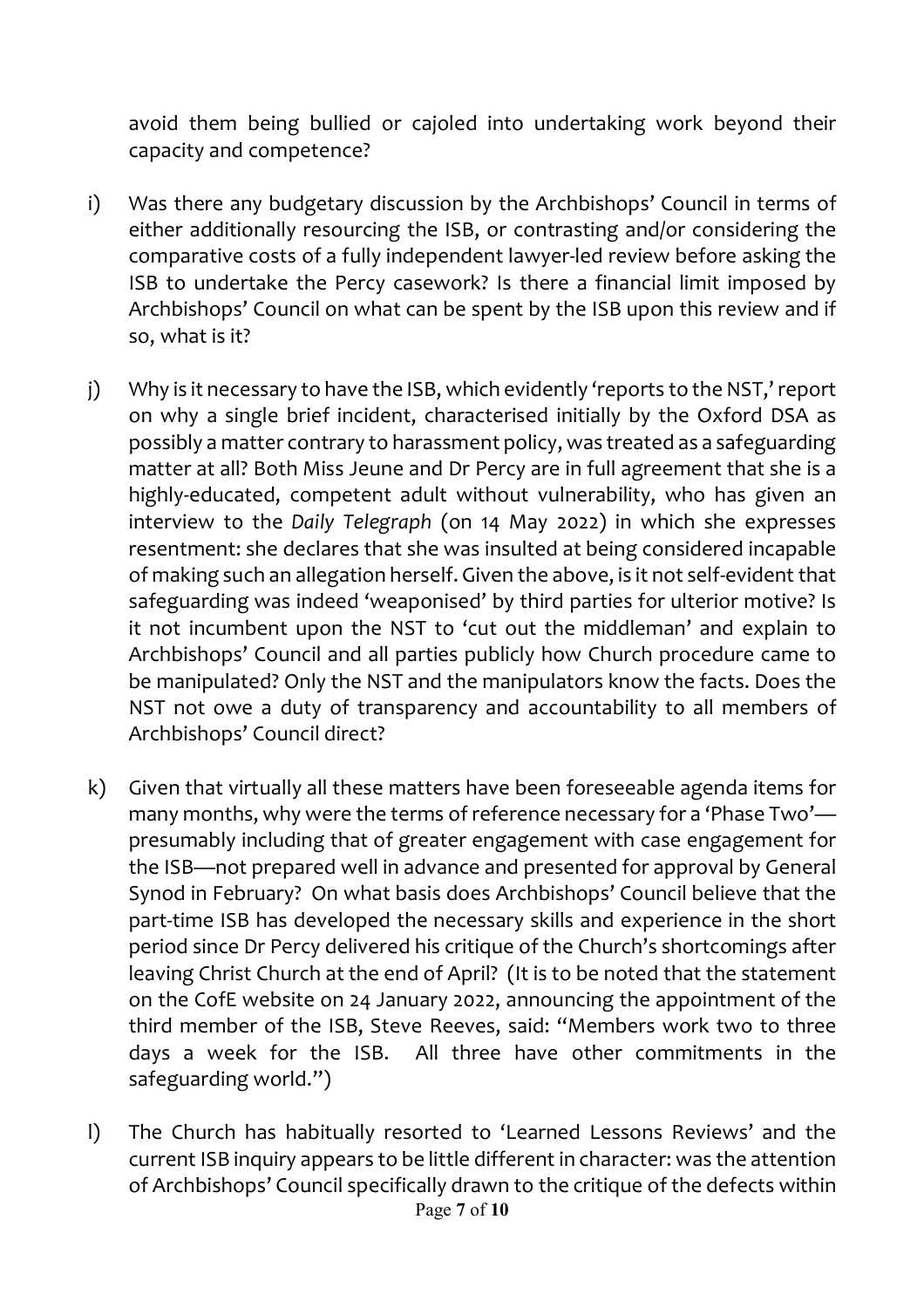this traditional approach re the Devamanikkam Review as articulated by public inquiry specialist Kate Blackwood QC on the BBC 'Sunday' programme on 4 August 2019? Listen here from 43:50 mins: https://www.bbc.co.uk/sounds/play/m0007b3r

- m) IICSA criticised the Church for prioritising reputation management in its responses to complaints against itself. Does Archbishops' Council understand the concern that the ISB has selected as its principal advisor, a lawyer whose expertise is presented on his firm's website as "*representing high profile individuals, charities and organisations facing sensitive allegations often of a sexual or physical nature. In this discrete area of practice, he manages adverse publicity for individuals and companies facing sensitive allegations of abuse and/or negligence providing strategic guidance on handling issues as well as managing reputationalrisk."* What message do Archbishops' Council members think this conveys to neutral observers?
- n) The Devamanikkam Review, the Makin Review, and the Fr Alan Griffin Review all relate to relatively simply stated issues and are nevertheless all significantly overdue. In contrast, the Percy case presents multiple issues of law, a large number of prospective future respondents, and a currently unknown quantity of relevant documentation; it will require knowledge of Church structures, jurisdictions, and powers. Furthermore, Christ Church is an anomalous 'Peculiar' with its own idiosyncrasies, not obvious to outsider. The three ISB members are drawn from outside the CofE culture and institutions, which are so complex that the Secretary General's thorough explanation thereof for IICSA ran to 47 pages. Has Archbishops' Council undertaken a serious consideration of whether the ISB's current confidence in delivering its report in accordance with its timetable represents commendable brisk efficiency or a naive and superficial understanding of the complexity of the task?
- o) What is the fastest period to date that any CofE review has passed through the process of 'Maxwellisation'? Does the current ISB assessment, that its lengthy and detailed work involving potentially dozens of participants can pass through the complex process of Maxwellisation within 24 hours, lead Archbishops' Council to review its confidence that those devising, approving, and adopting the Terms of Reference have any realistic experience of the processes involved?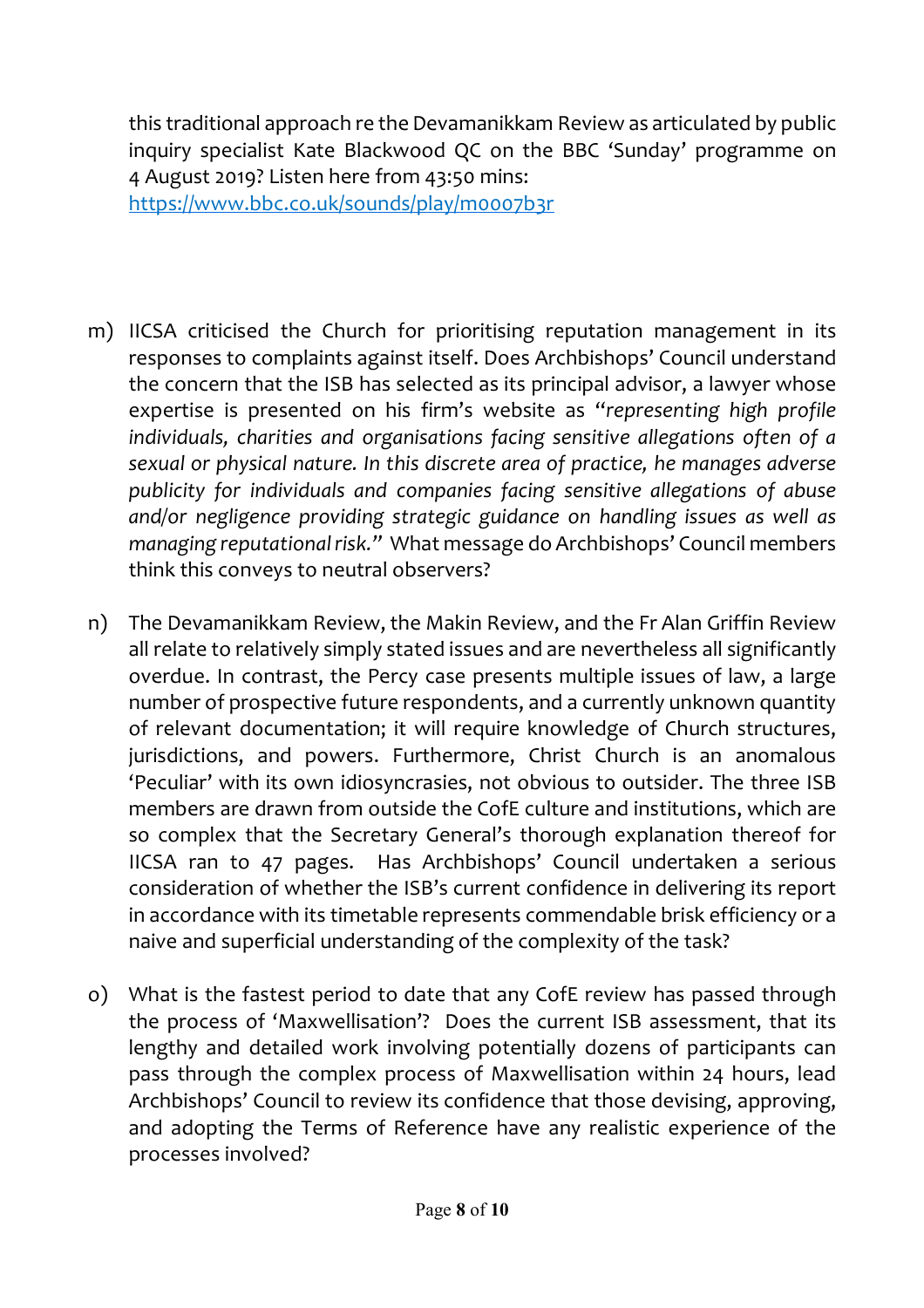- p) The ISB lawyer, Andrew Caplan of Plexus Law, has confirmed to Dr Percy, whose story and complaint this is, that he played no role in devising the Terms of Reference and that Dr Percy is not being treated as the complainant within this review. Who then, is the 'complainant' referred to anonymously in paragraph 4.2 of the Terms of Reference? When and how does Archbishops' Council propose to address the specific complaints of Dr Percy? If it is the Council's intention to ignore Dr Percy's allegations of bullying which are plainly in the public domain, will Archbishops' Council please say so unequivocally.
- q) Dr Percy has passed his concerns to members of Archbishops' Council on various occasions during the currency of the dispute, not least complaining of the same lawyers and PR firms acting simultaneously for his litigation opponents and the Church which was managing and judging the disputes. Does Archbishops' Council regard this as a satisfactory state of affairs, consistent with ethical behaviour, natural justice, Nolan principles, and the terms of the Human Rights Act?
- r) Given the seriousness of the allegations, which have self-evidently spurred urgent reaction by the Church once placed in the public domain, did any trustee at Oxford Diocese or the Archbishops' Council file a serious incident report with the Charity Commission, concerning Dr Percy's complaint, in accordance with their trustee duties?

Given the issues raised herein, we are bound to ask and require Archbishops' Council to pause this review immediately and consider carefully whether its decision to proceed in this manner can properly be said to have taken into account all that it ought to have taken into account, or taken into account aspects that it ought not to have taken into account - not least expediency and short term public relations presentation.

In short, we believe that no reasonable body, taking into account the law and the facts (especially the constitutional enmeshments of the ISB as a creature of the Archbishops' Council) could reasonably have come to the conclusion that the current arrangements for addressing Dr Percy's serious allegations against the Church, are better placed to settle widespread concerns inside and outside the Established Church, than a proper, unambiguously independent, inquiry, chaired by a senior lawyer, suitably resourced, timetabled, and advised.

Page **9** of **10** The significance of these concerns is not limited to the details of the Percy affair: it raises serious issues of how the Church institutionally handles, mishandles or covers-up, allegations of bullying by or against its clergy. Addressing these